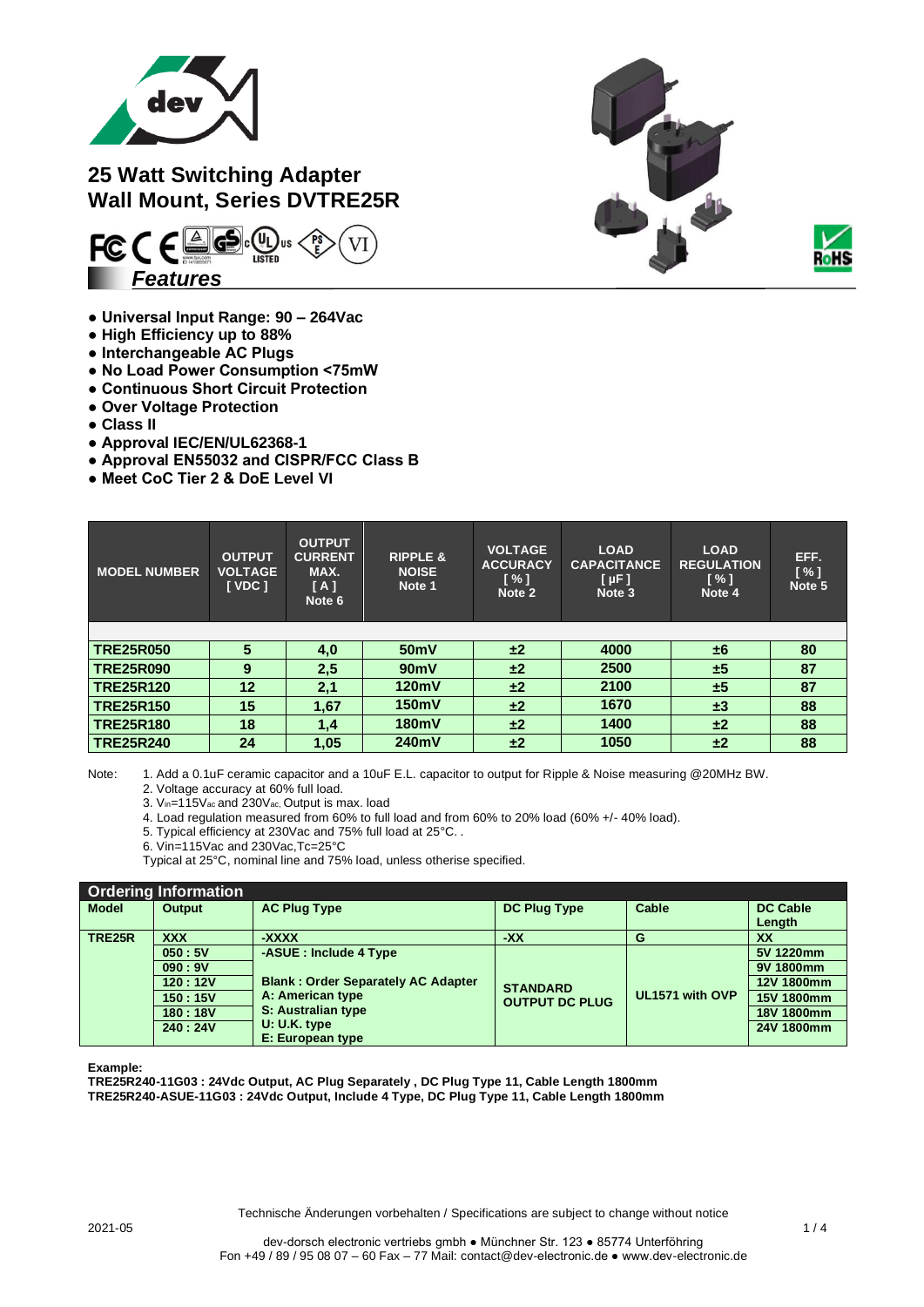# **Specifications**

## **Series DVTRE25R**

#### **INPUT SPECIFICATIONS:** Innut Voltage Range

|  | 120-370Vdc |
|--|------------|
|  |            |
|  |            |
|  |            |
|  |            |
|  |            |

### **OUTPUT SPECIFICATIONS:**

#### **GENERAL SPECIFICATIONS:**

#### **SAFETY & EMC:**



2021-05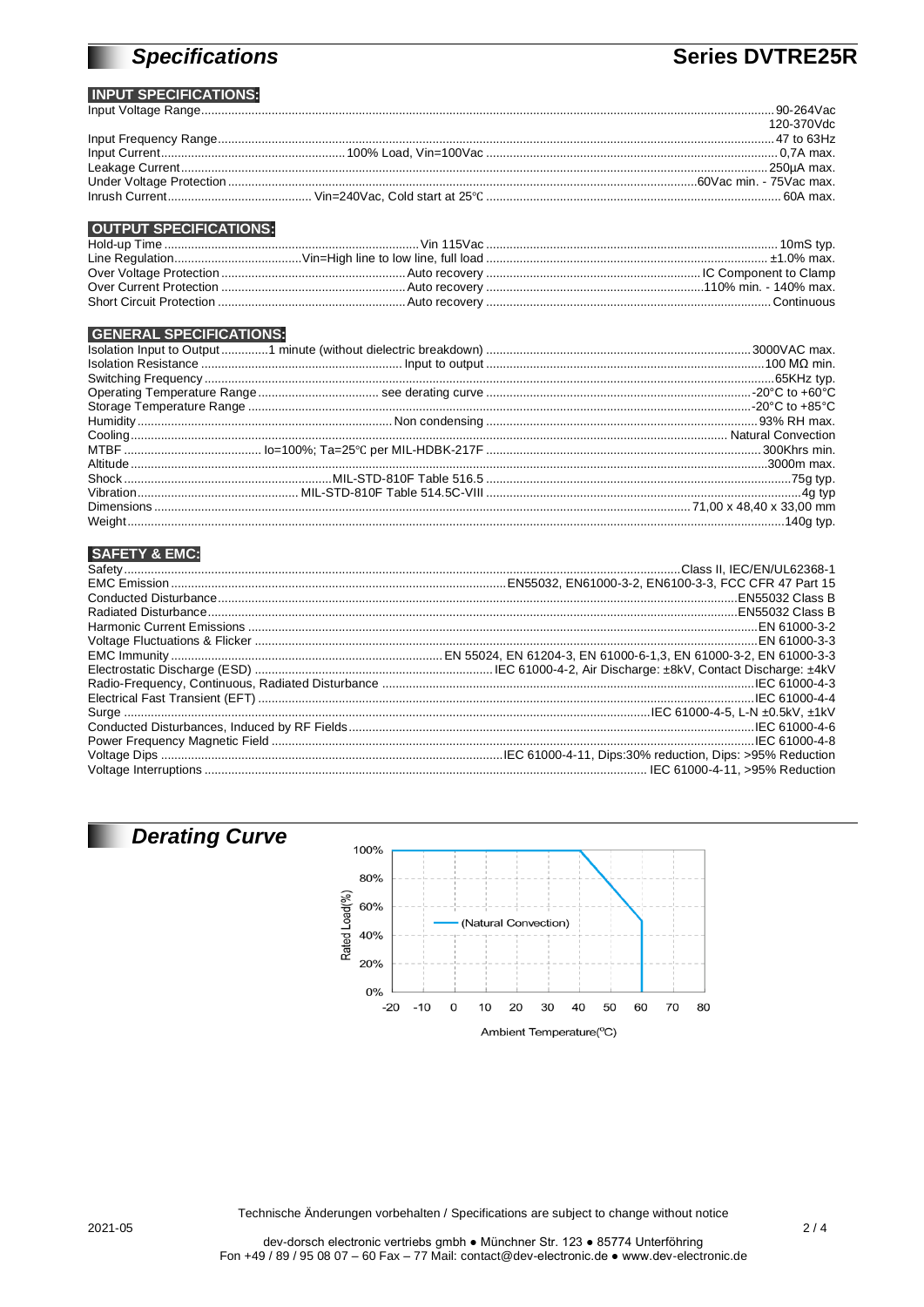

Technische Änderungen vorbehalten / Specifications are subject to change without notice

dev-dorsch electronic vertriebs gmbh ● Münchner Str. 123 ● 85774 Unterföhring Fon +49 / 89 / 95 08 07 – 60 Fax – 77 Mail: contact@dev-electronic.de ● www.dev-electronic.de